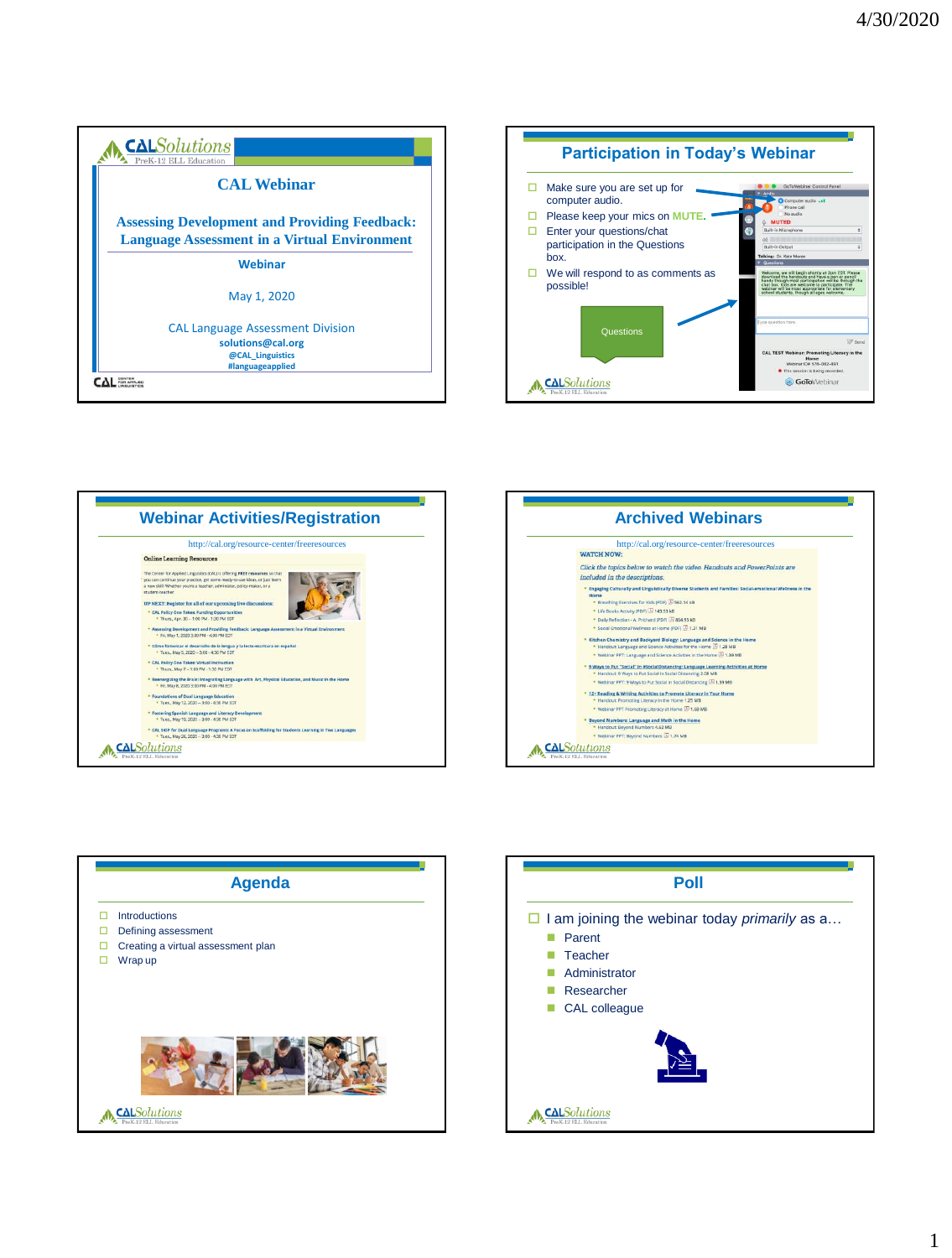



A CALSolutions



### **Classroom-based Language Assessment**  $\Box$  Classroom-based assessment is: **a** way to **gather information** about our students' language growth an ongoing process of **setting clear objectives** for student learning and **evaluating progress** toward those objectives an opportunity to **enhance, empower, and celebrate** students' learning A CALSolutions A CALSolutions

#### **Approaches to Assessment**

- $\Box$  Many different types of assessment can be used to gather information to fulfill our needs
- $\Box$  Formal and standardized tests are not the only forms of assessment
	- Focus on collecting information rather than the assessment event or test
- **Formative assessment** can be a powerful tool for monitoring and documenting students' language development, especially in a virtual environment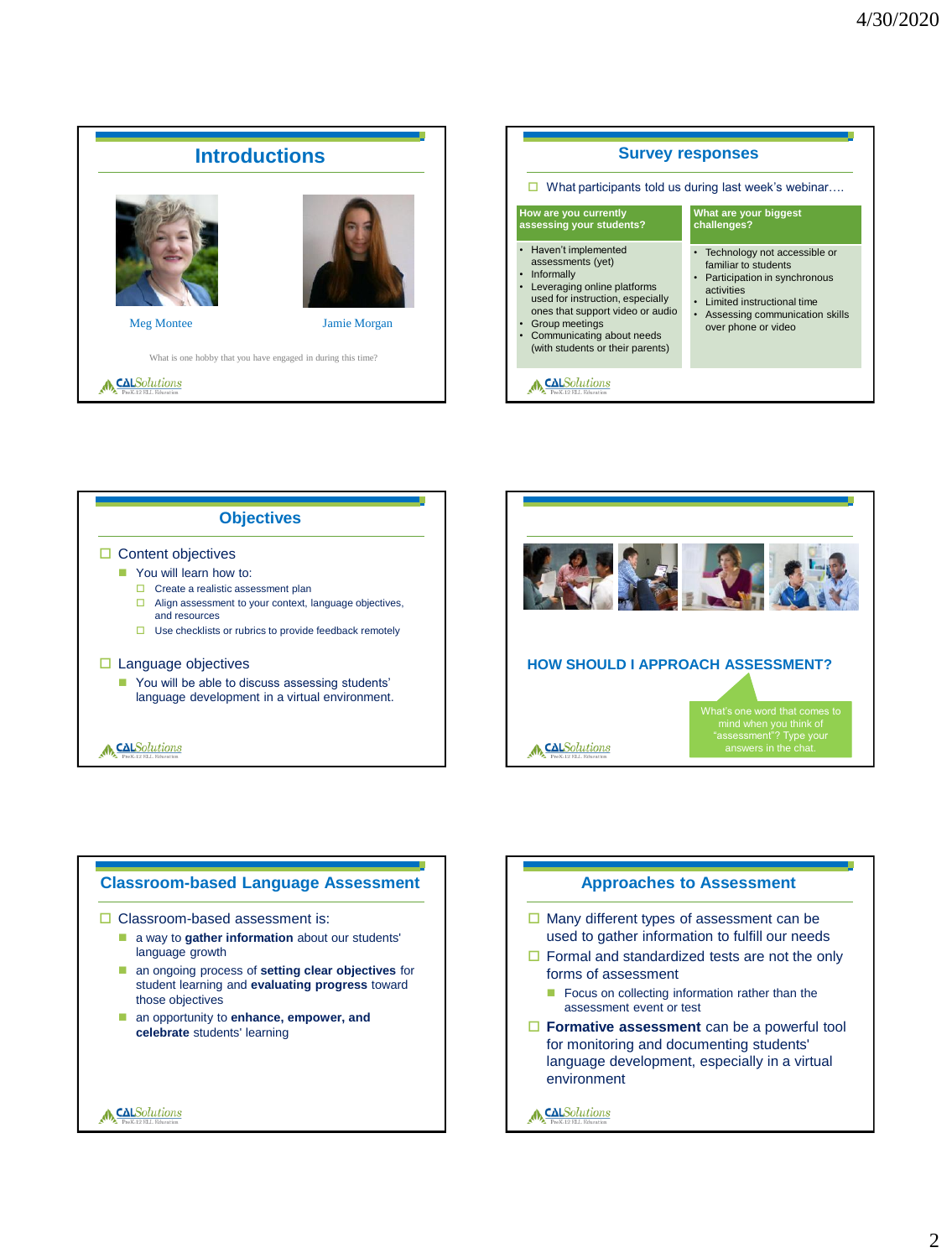#### **Formative Assessment**

- Formative assessments are used **during the course of instruction** to learn about students' progress toward educational objectives
- Results can be used to **inform instruction AND provide valuable feedback** to students, parents, and other stakeholders
- $\Box$  Examples of formative assessment include observations, presentations, assessing short conversations, journals, and more!

**CALSolutions** 

## **Discussion Question**  $\Box$  What is one example of a formative assessment you have used or could use in a virtual environment? ■ What makes it effective for a virtual context? Type your responses in the chat box! A CALSolutions







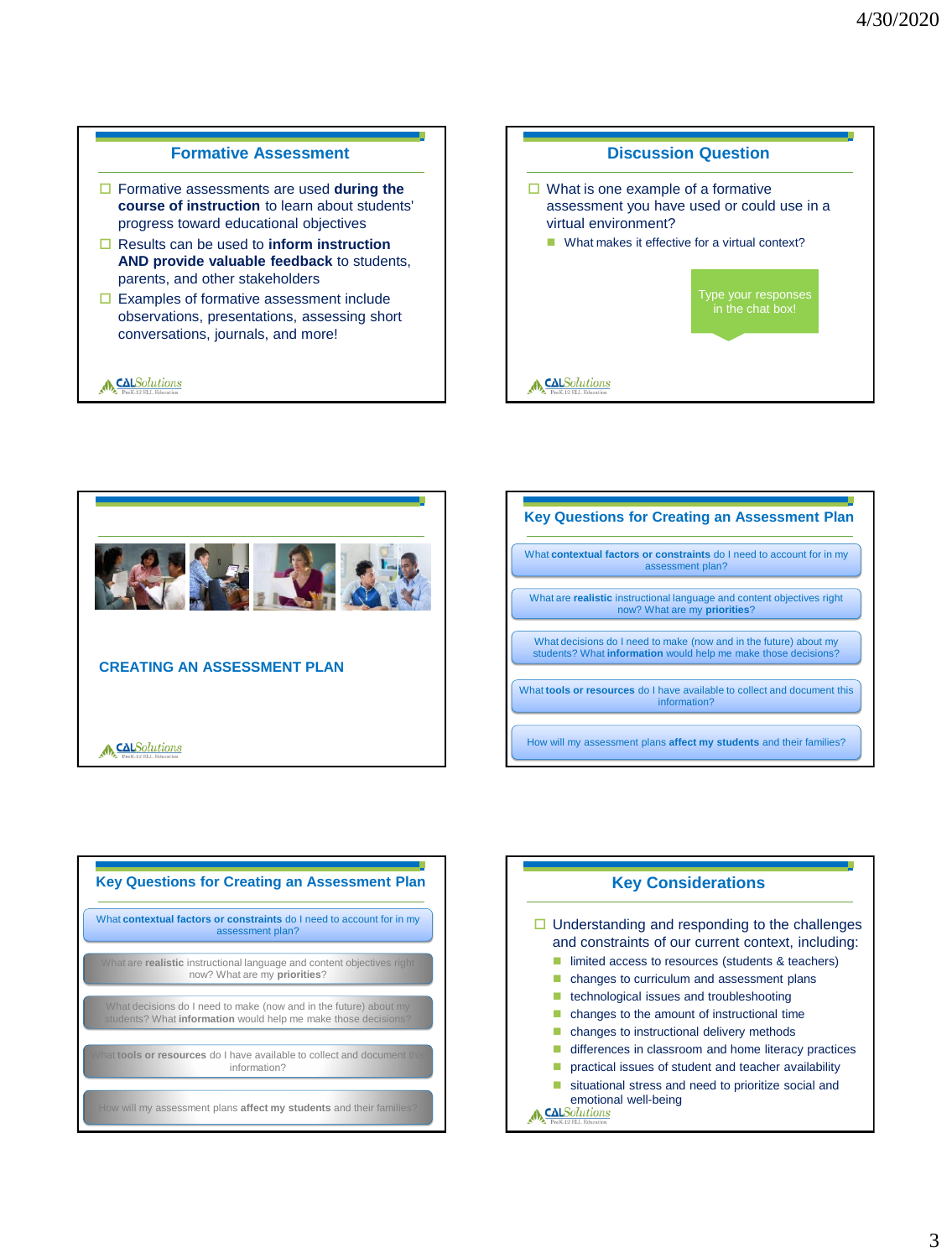#### **Potential School & District Considerations**

 $\Box$  Needs may include:

- advocating for needs of ELs
- **ensuring policy compliance**
- making informed classroom decisions for the upcoming academic year
- collecting and reporting data for school and/or district monitoring
- communicating information to school/district stakeholders and administrators

#### **A**CALSolutions

#### **Home Literacy Practices**

- $\Box$  What are the home literacy practices of my students (either in English or another language)?
	- How might instruction and assessment practices engage with and support these practices?
	- How might my feedback about and documentation of learning incorporate home literacy practices as meaningful avenues for learning?

#### A CALSolutions



# **Setting Language Objectives Language objectives** address the *language* needed to achieve content objectives  $\Box$  When reviewing language objectives, consider: ■ Can this objective be addressed through virtual instruction? Can I assess this objective virtually? **A.**CALSolutions



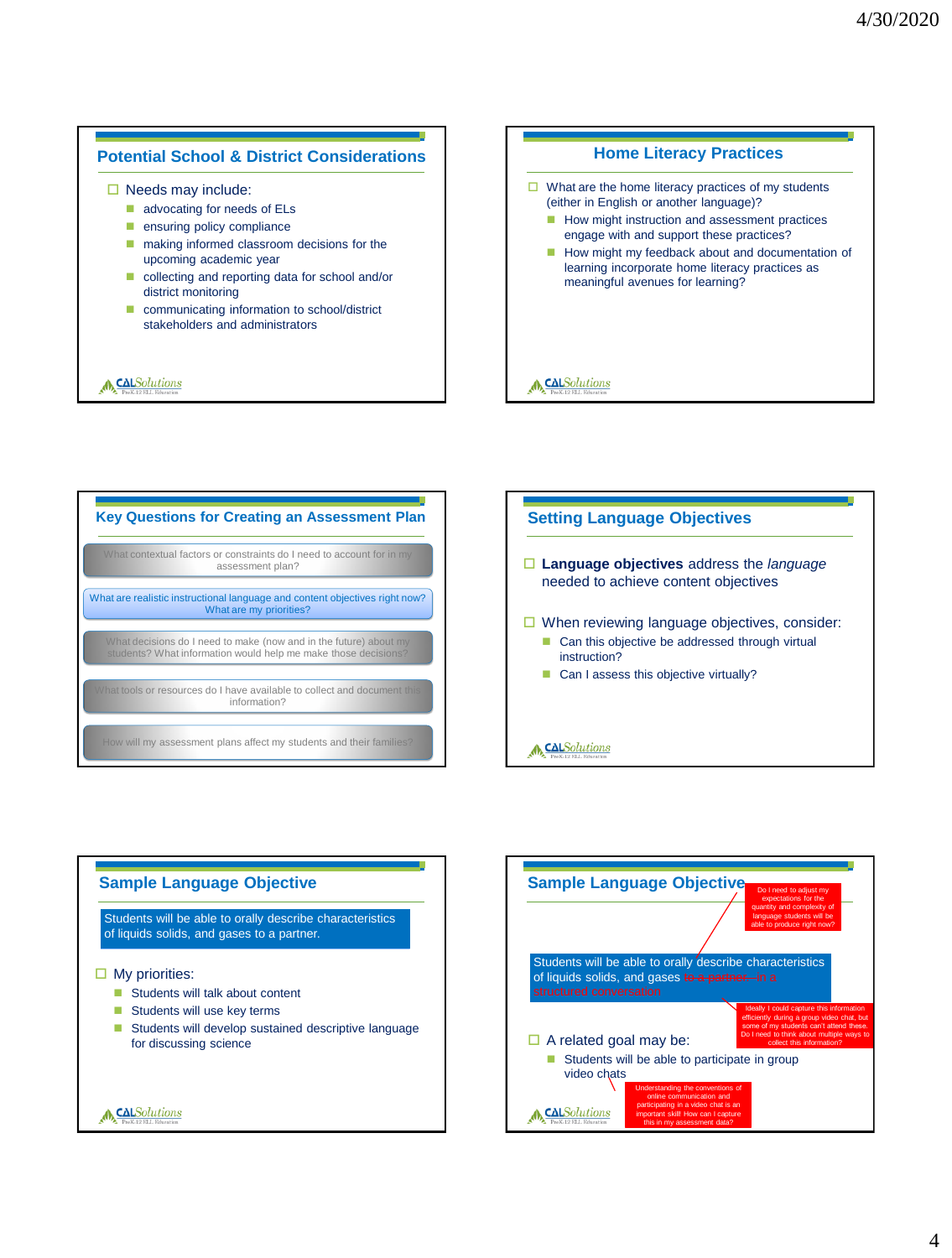







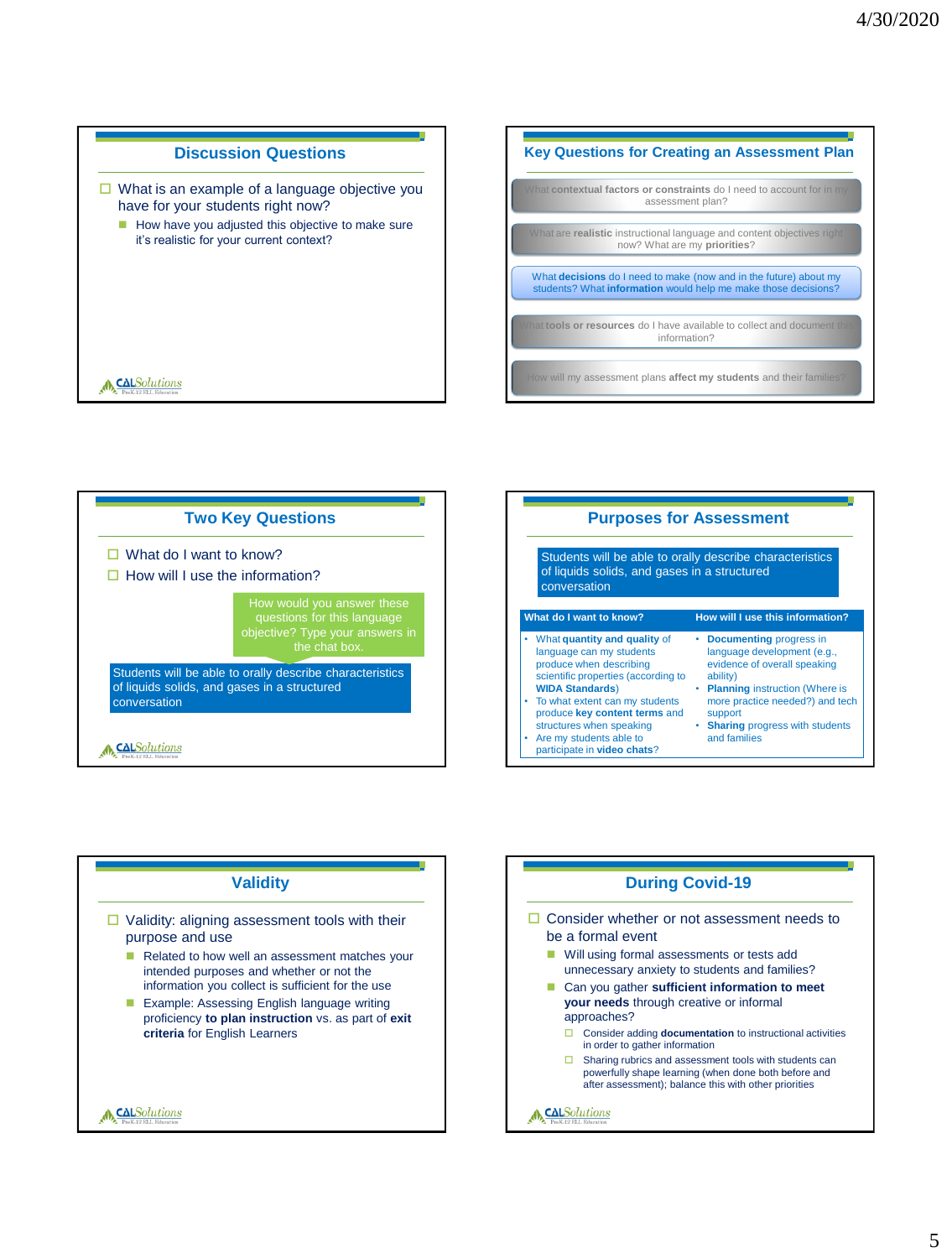

#### **Leveraging Existing Resources**

- $\Box$  Keep assessment simple for you and for the students
	- **Prioritize what to assess and document**
	- **Look for ways to document information during** instructional activities
- $\Box$  Use the same tools and procedures that you use for instruction rather than introducing new things
- $\Box$  Adapt resources used in your state for describing language development
	- **WIDA Performance Definitions**
	- New York State Performance Level Definitions







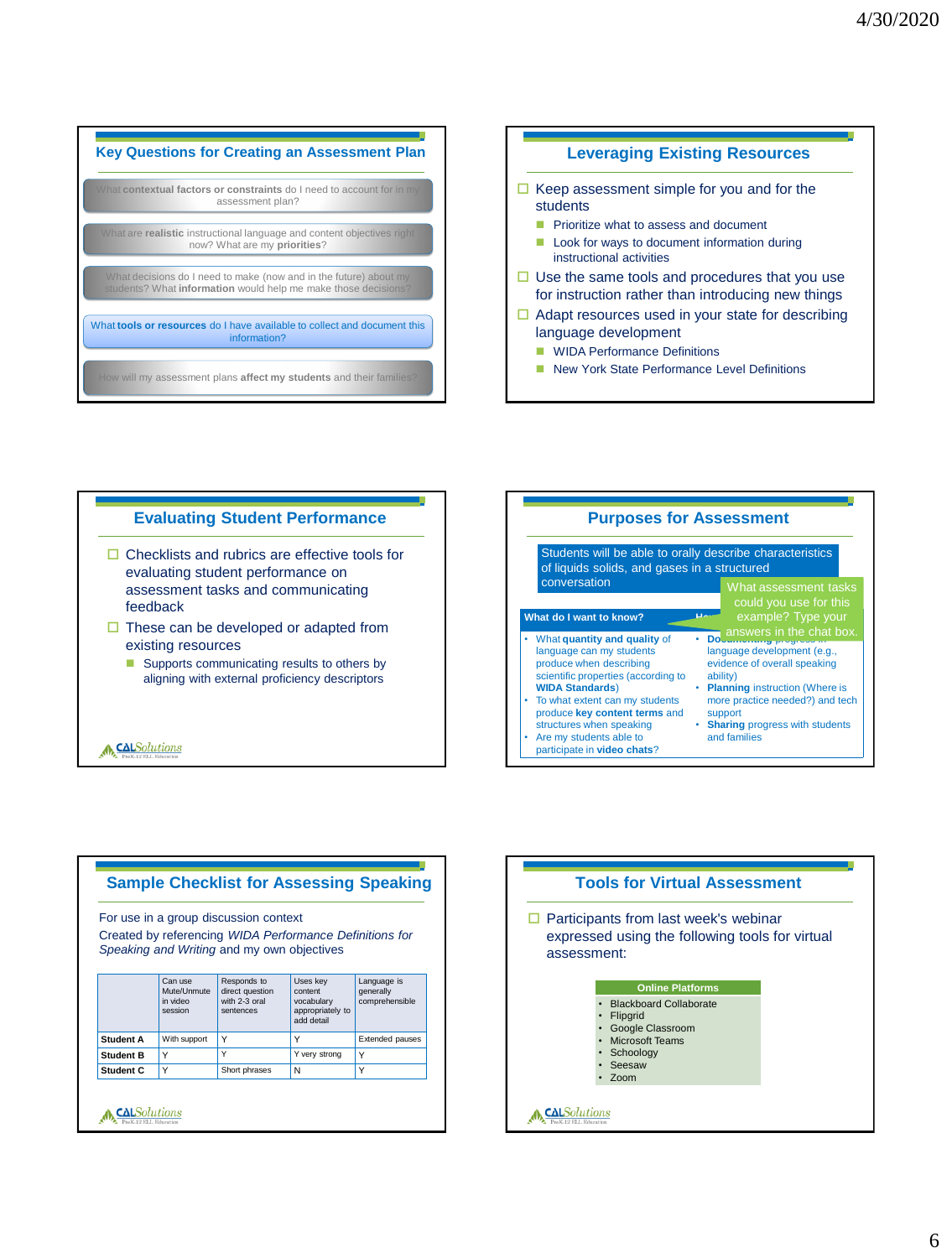| <b>Key Questions for Creating an Assessment Plan</b>                                                                                |
|-------------------------------------------------------------------------------------------------------------------------------------|
| What contextual factors or constraints do I need to account for in my<br>assessment plan?                                           |
| What are realistic instructional language and content objectives right<br>now? What are my priorities?                              |
| What decisions do I need to make (now and in the future) about my<br>students? What information would help me make those decisions? |
| What tools or resources do I have available to collect and document this<br>information?                                            |
| How will my assessment plans affect my students and their families?                                                                 |







#### **Summary**

- $\Box$  Develop realistic language objectives and align assessment to these
- $\Box$  Keep assessment simple and consistent with instructional practices
- $\Box$  Consider ways to document information from activities you are already doing
	- **Existing proficiency descriptors can be adapted as rubrics or** checklists to support effective documentation, particularly for future needs
- $\Box$  Focus on how assessment and feedback can be designed to support and motivate students
	- **Informal, instructionally-embedded assessments may be the** most effective right now

A CALSolutions